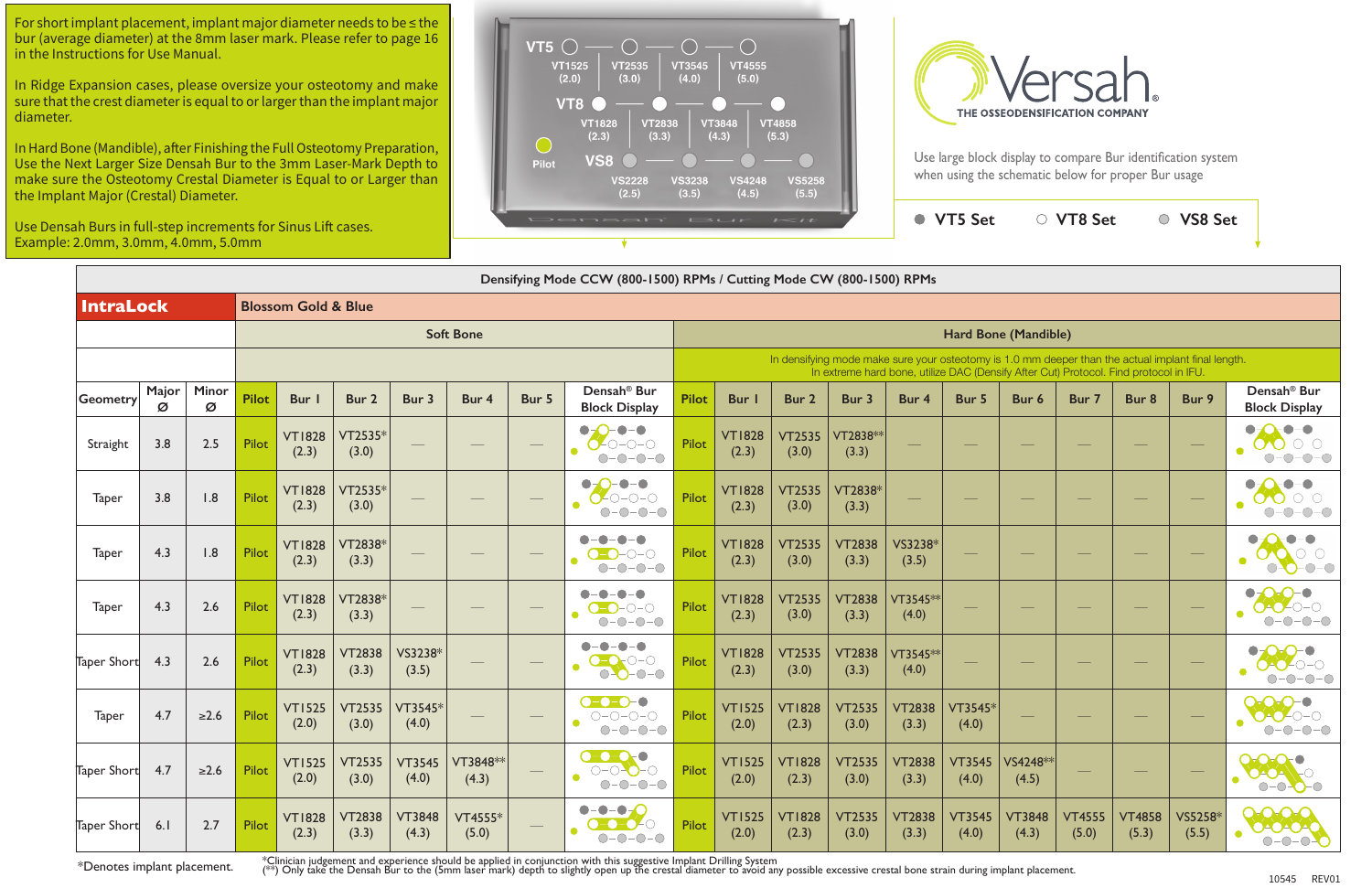**VT5 Set VT8 Set VS8 Set**

| Densifying Mode CCW (800-1500) RPMs / Cutting Mode CW (800-1500) RPMs |                                                         |            |              |                        |                        |                        |                                             |                                                                                                                                                      |                                                                                                                                                                                             |                        |                        |                        |                        |                        |                        |                        |                   |                                                               |  |  |
|-----------------------------------------------------------------------|---------------------------------------------------------|------------|--------------|------------------------|------------------------|------------------------|---------------------------------------------|------------------------------------------------------------------------------------------------------------------------------------------------------|---------------------------------------------------------------------------------------------------------------------------------------------------------------------------------------------|------------------------|------------------------|------------------------|------------------------|------------------------|------------------------|------------------------|-------------------|---------------------------------------------------------------|--|--|
|                                                                       | <b>IntraLock</b><br><b>Blossom<sup>®</sup></b> Intrahex |            |              |                        |                        |                        |                                             |                                                                                                                                                      |                                                                                                                                                                                             |                        |                        |                        |                        |                        |                        |                        |                   |                                                               |  |  |
|                                                                       |                                                         |            |              |                        |                        | <b>Soft Bone</b>       |                                             |                                                                                                                                                      | Hard Bone (Mandible)                                                                                                                                                                        |                        |                        |                        |                        |                        |                        |                        |                   |                                                               |  |  |
|                                                                       |                                                         |            |              |                        |                        |                        |                                             |                                                                                                                                                      | In densifying mode make sure your osteotomy is 1.0 mm deeper than the actual implant final length.<br>In extreme hard bone, utilize DAC (Densify After Cut) Protocol. Find protocol in IFU. |                        |                        |                        |                        |                        |                        |                        |                   |                                                               |  |  |
| Geometry                                                              | Major Ø                                                 | Minor Ø    | <b>Pilot</b> | <b>Bur</b>             | Bur 2                  | Bur 3                  | Bur 4                                       | Densah <sup>®</sup> Bur<br><b>Block Display</b>                                                                                                      | <b>Pilot</b>                                                                                                                                                                                | <b>Bur</b> I           | Bur 2                  | Bur 3                  | Bur 4                  | Bur 5                  | Bur 6                  | Bur 7                  | Bur 8             | Densah <sup>®</sup> Bur<br><b>Block Display</b>               |  |  |
| Straight                                                              | 3.8                                                     | $\geq$ 1.8 | Pilot        | <b>VT1525</b><br>(2.0) | VT2535*<br>(3.0)       |                        | $\hspace{1.0cm} \overbrace{\hspace{1.0cm}}$ | $O-O$ -0-0<br>$O-O-O-O$<br>$O-O-O-O$                                                                                                                 | Pilot                                                                                                                                                                                       | <b>VT1525</b><br>(2.0) | <b>VT1828</b><br>(2.3) | <b>VT2535</b><br>(3.0) | VT2838*<br>(3.3)       |                        |                        |                        | $\hspace{0.05cm}$ | $ \bigcirc$ $ \bigcirc$                                       |  |  |
| <b>Taper</b>                                                          | 4.3                                                     | $\geq$ 1.3 | <b>Pilot</b> | <b>VT1525</b><br>(2.0) | <b>VT2535</b><br>(3.0) | <b>VT2838</b><br>(3.3) | $VT3545**$<br>(4.0)                         | $\bullet$ -O-O-<br>-0<br>$O-O-O-O$<br>$-O$ - $O$<br>$ \bigcirc$ -                                                                                    | Pilot                                                                                                                                                                                       | <b>VT1525</b><br>(2.0) | <b>VT1828</b><br>(2.3) | <b>VT2535</b><br>(3.0) | <b>VT2838</b><br>(3.3) | VT3545*<br>(4.0)       |                        |                        |                   | $\cap$ $\cap$                                                 |  |  |
| <b>Taper</b>                                                          | 4.8                                                     | $\geq 2.2$ | <b>Pilot</b> | <b>VT1525</b><br>(2.0) | <b>VT2535</b><br>(3.0) | <b>VT3545</b><br>(4.0) | <b>VT4555*</b><br>(5.0)                     | $\bullet$ - $\bullet$ - $\bullet$<br>$O-O-O-O$<br>$\bullet$<br>$O-O-O-O$                                                                             | Pilot                                                                                                                                                                                       | <b>VT1525</b><br>(2.0) | <b>VT1828</b><br>(2.3) | <b>VT2535</b><br>(3.0) | <b>VT2838</b><br>(3.3) | <b>VT3545</b><br>(4.0) | <b>VT3848</b><br>(4.3) | <b>VT4555</b><br>(5.0) | VT4858**<br>(5.3) | DEOFOT<br><b>DADADAO</b><br>$O-O-O$                           |  |  |
| <b>Taper Short</b>                                                    | 4.8                                                     | $\geq$ 2.2 | Pilot        | <b>VT1525</b><br>(2.0) | <b>VT2535</b><br>(3.0) | <b>VT3545</b><br>(4.0) | $VT4555*$<br>(5.0)                          | $\bullet$ - $\bullet$ - $\bullet$ - $\bullet$<br>$\bigcirc\negmedspace-\bigcirc\negmedspace-\bigcirc\negmedspace-\bigcirc$<br>$\bullet$<br>$O-O-O-O$ | Pilot                                                                                                                                                                                       | <b>VT1525</b><br>(2.0) | <b>VT1828</b><br>(2.3) | <b>VT2535</b><br>(3.0) | <b>VT2838</b><br>(3.3) | <b>VT3545</b><br>(4.0) | <b>VT3848</b><br>(4.3) | <b>VT4555</b><br>(5.0) | VS5258**<br>(5.5) | <b>OOOA</b><br>$O-O-O-O$                                      |  |  |
| Taper                                                                 | 6.1                                                     | 2.7        | Pilot        | <b>VT1828</b><br>(2.3) | <b>VT2838</b><br>(3.3) | <b>VT3848</b><br>(4.3) | VT4858*<br>(5.3)                            | $\bullet-\bullet$<br>$-\bullet-\bullet$<br>$\bullet$ - $\bullet$ - $\bullet$ - $\bullet$<br>$O-O-O-O$                                                | Pilot                                                                                                                                                                                       | <b>VT1828</b><br>(2.3) | <b>VT2535</b><br>(3.0) | <b>VT2838</b><br>(3.3) | <b>VT3545</b><br>(4.0) | <b>VT3848</b><br>(4.3) | <b>VT4555</b><br>(5.0) | <b>VT4858</b><br>(5.3) | VS5258*<br>(5.5)  | $\bullet$<br><b>OACACAC</b><br>$-O$ - $O$ - $O$<br>$\bigcirc$ |  |  |
| Taper Short                                                           | 6.1                                                     | 2.7        | Pilot        | <b>VT1828</b><br>(2.3) | <b>VT2838</b><br>(3.3) | <b>VT3848</b><br>(4.3) | <b>VT4858*</b><br>(5.3)                     | $  \bullet$<br>$-\bullet$ :<br>$\blacksquare$ -<br>D-0-0-0<br>$-0-0-0$<br>$\bigcirc$                                                                 | Pilot                                                                                                                                                                                       | <b>VT1828</b><br>(2.3) | <b>VT2535</b><br>(3.0) | <b>VT2838</b><br>(3.3) | <b>VT3545</b><br>(4.0) | <b>VT3848</b><br>(4.3) | <b>VT4555</b><br>(5.0) | <b>VT4858</b><br>(5.3) | VS5258*<br>(5.5)  | $\bullet$ Ora<br>DAOAOA<br>$\bigcap$<br><b>D-0-</b>           |  |  |

\*Denotes implant placement. Clinician judgement and experience should be applied in conjunction with this suggestive Implant Drilling System

(\*\*) Only take the Densah Bur to the (5mm laser mark) depth to slightly open up the crestal diameter to avoid any possible excessive crestal bone strain during implant placement.



Use large block display to compare Bur identification system when using the schematic below for proper Bur usage

For short implant placement, implant major diameter needs to be ≤ the bur (average diameter) at the 8mm laser mark. Please refer to page 16 in the Instructions for Use Manual.

In Ridge Expansion cases, please oversize your osteotomy and make sure that the crest diameter is equal to or larger than the implant major diameter.

In Hard Bone (Mandible), after Finishing the Full Osteotomy Preparation, Use the Next Larger Size Densah Bur to the 3mm Laser-Mark Depth to make sure the Osteotomy Crestal Diameter is Equal to or Larger than the Implant Major (Crestal) Diameter.

Use Densah Burs in full-step increments for Sinus Lift cases. Example: 2.0mm, 3.0mm, 4.0mm, 5.0mm